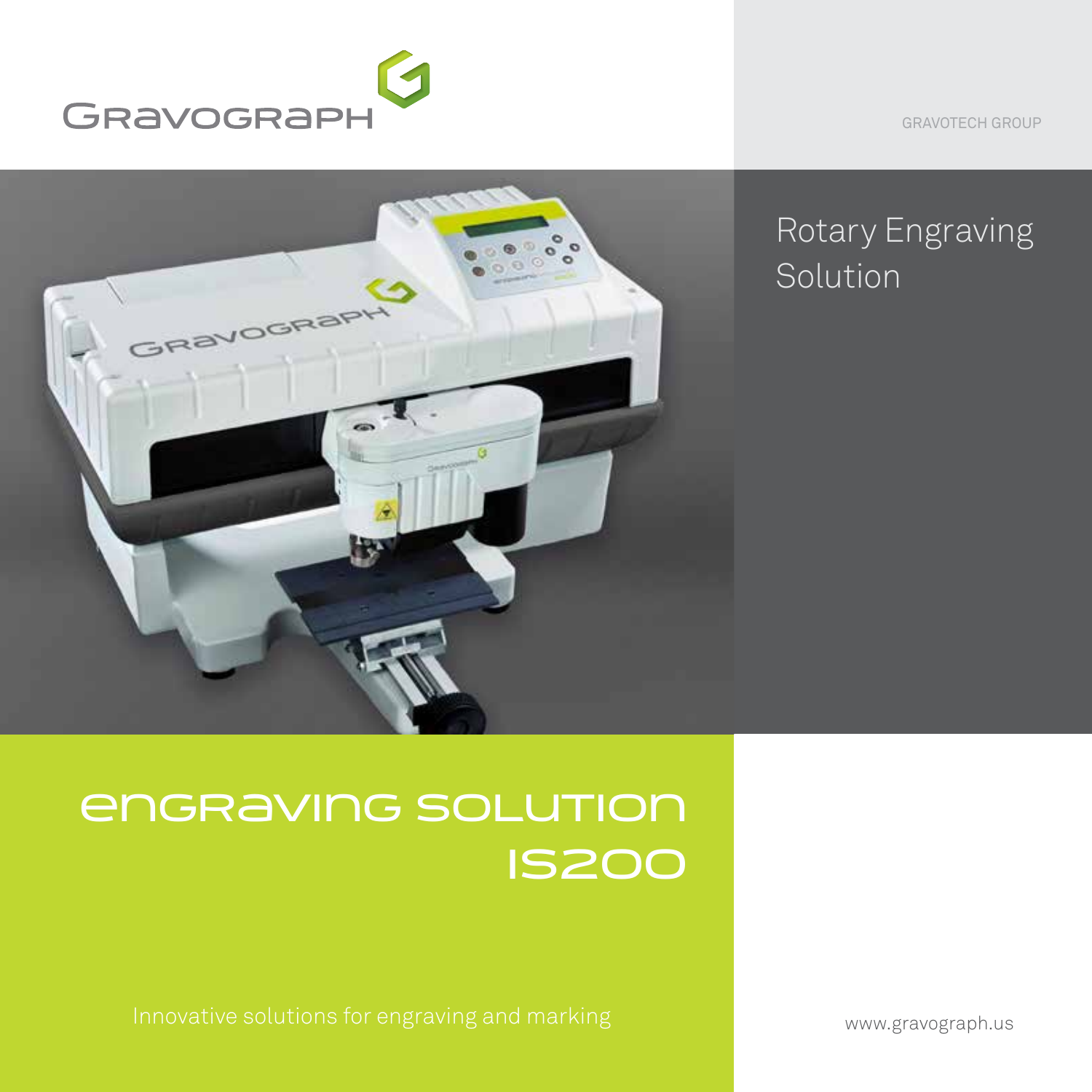## IS200

#### INNOVATIVE

Gravograph rotary machines from Gravotech are available with a host of unique and innovative features.

The IS200 features **iQ+** or "intelligence quotient". The iQ+ at Gravotech was specifically designed for Gravograph engraving machines.

Offering **streamlined electronics**, **new-generation firmware** and **enhanced communication** between the engraver and the computer.

### Flexible computerized engraving machine





#### **VERSATILE**

The **IS200** is perfect on flat surfaces. This machine can engrave on objects ranging from jewelry and plaques to name plates and small signage. Complete with a wide range of spindles, clamping accessories and tools, the IS200 can **evolve to complete a variety of applications**.

### EXCEPTIONAL SOFTWARE

Powered by **GravoStyle™** software. This unique software platform concentrates Gravotech's engraving expertise to offer you full support, whatever your engraving application. The software **synchronizes** your IS200 with its accessories, creating a **powerful production**  team. GravoStyle™ integrates directly with your machine to reduce engraving errors by saving job settings and **previewing work** on the screen before you engrave. This decreases the amount of time to work the machine and **reduces repetitive tasks**.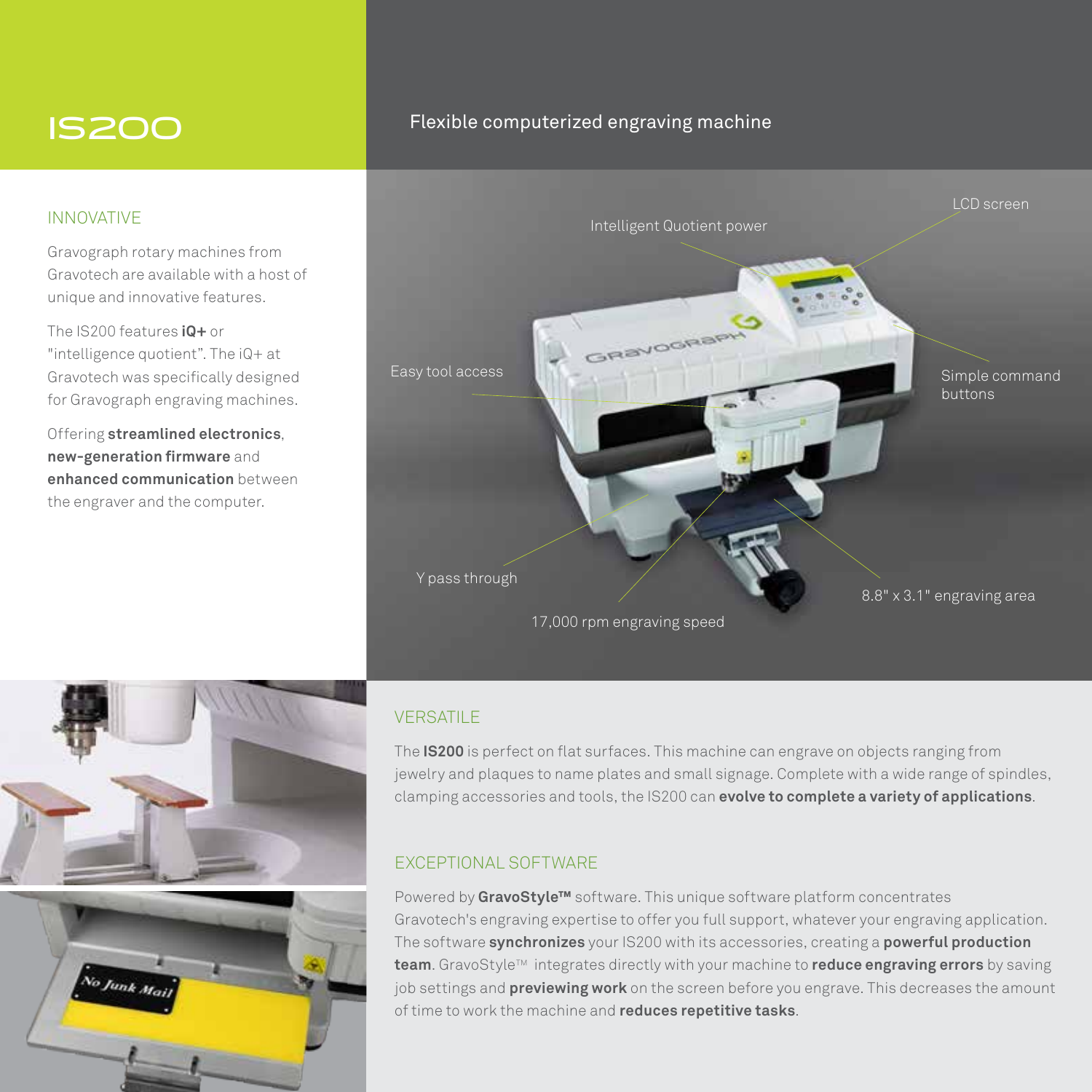## TECHNICAL SPECIFICATIONS ADDITIONAL ACCESSORIES

#### **CHARACTERISTICS**

- Machine Dimensions: 19.6 x 17.9 x 11.6 inches (500 x 455 x 295 mm)
- Engraving area: 8.8 x 3.1 inches (225 x 80 mm)
- Machine weight: 44 lbs (20 kg)
- Shipping weight: 51 lbs (23 kg)
- Z stroke: 0.59 inches (15 mm)

#### STANDARD FEATURES

- GravoStyle™ software Spindle:
- Tool diameter: 0.17 inches (4.36 mm)
- Rotation speed: 17,000 rpm
- Direct current mechanical power
- Clamping systems:
- Vice: concentric holding
- Max. opening of vice: 3.9 inches (100 mm)
- Height of vice jaws: 1.3 inches (34 mm) Noise level:
- $-$  Empty\*: LA eq dB (A)  $\langle 60 \pm 1 \rangle$
- When engraving\*: LA eq dB (A) 81±2
- Peak when engraving\*: Lp Cpeak dB (C) < 105

*\* in accordance with Gravotech standards*

- 0.59 inch diameter pen vice
- Jewelry vice and clamping jigs
- Divider vice for cylinders
- Range of mandrel and cones for cylinder clamping
- Cutters
- Chip Collector

#### **PERFORMANCE**

The IS200 combines **Gravotech engraving and manufacturing quality** with **ground-breaking productivity**. Adjustable rotation speed from **11,000 to 17,000 rpm** for machining of a variety of materials.

#### ERGONOMICS AND DESIGN

Featuring an **open design for easy loading and unloading**, the IS200 work area is clear for easy access to the object being engraved. The IS200 is suitable for many work areas, thanks to its **compact size**. Using a direct current design, the spindle motor is **very quiet**. Preview your engraving with the **built in laser beam**. Ensure every engraving is accurate before you permanently engrave your item. This feature lets you engrave with **no errors and reduce waste**.